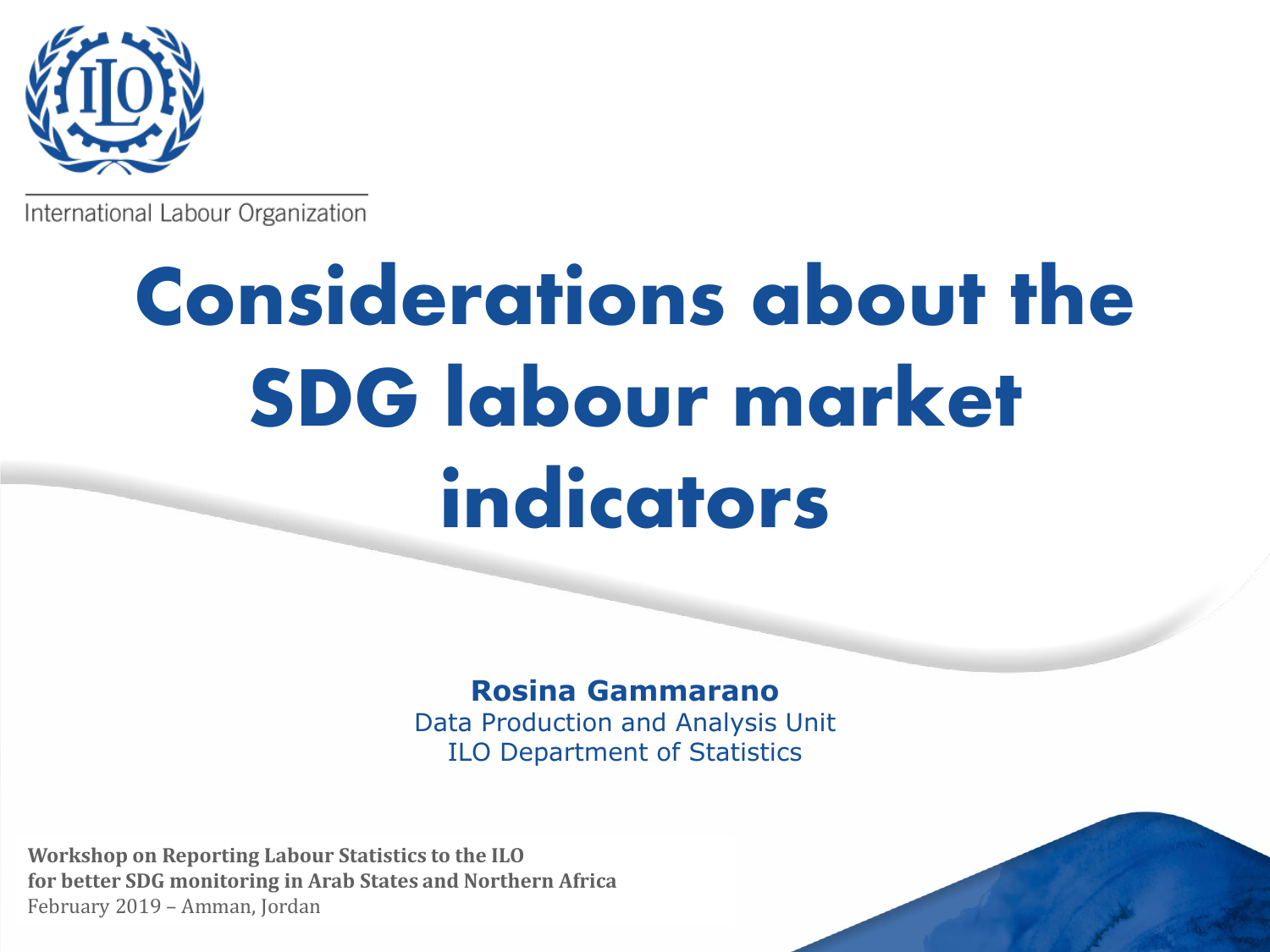## **SDG labour market indicators provide a wide overview of the labour market situation:**

- Labour underutilization (8.5.2)
- Quality of employment: remuneration (8.5.1, 1.1.1), occupational safety and health (8.8.1), productivity (8.2.1) and working conditions in general (8.3.1)
- Legal frameworks (8.8.2), the national context of social security (1.3.1), policy priorities (8.b.1)
- Youth situation in the labour market (8.6.1)
- Labour market segregation by gender (5.5.2)
- Work that should be abolished (8.7.1)

## **→ but not exhaustive**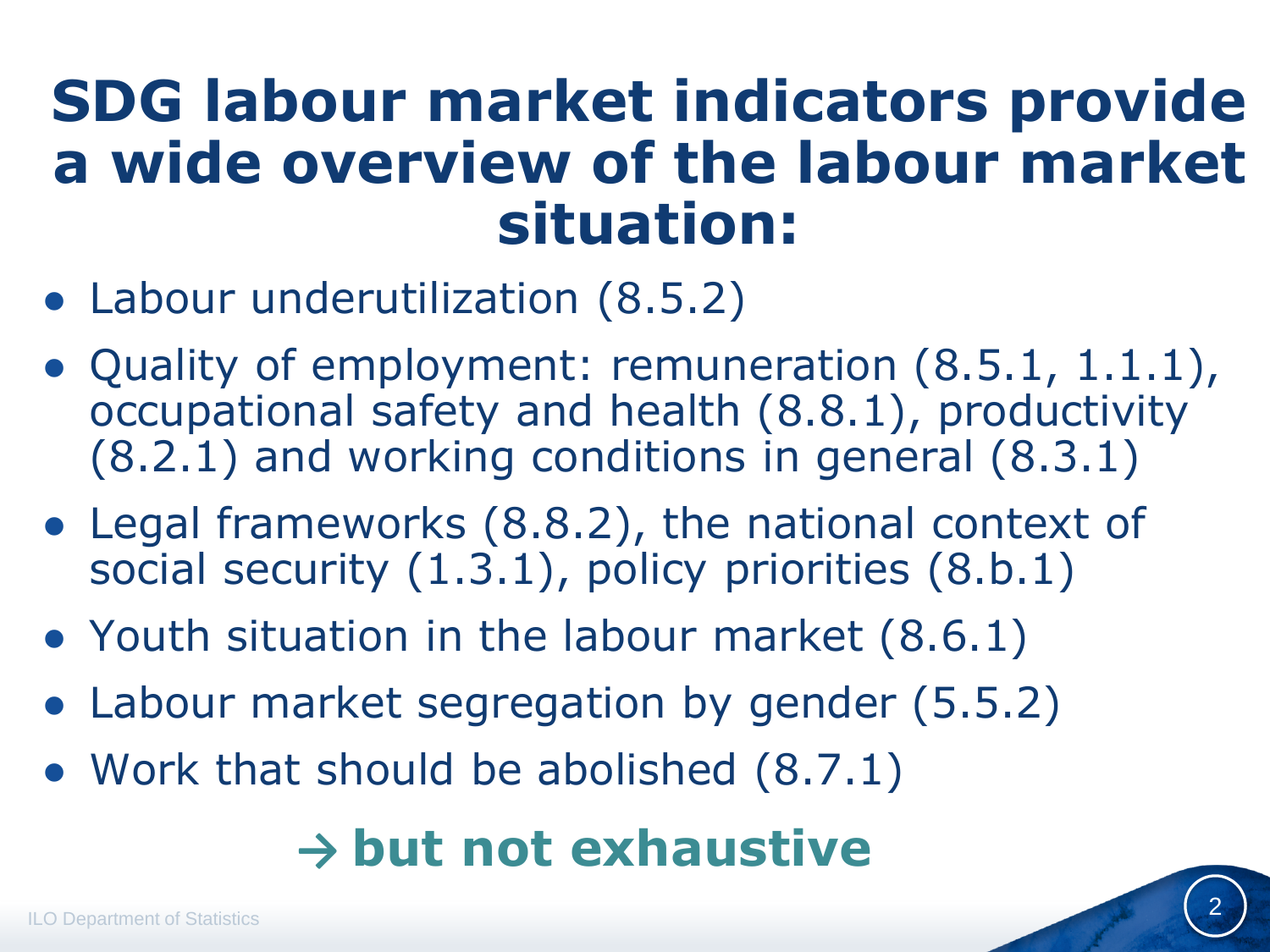SDG indicators are forward-looking and not restrictive: to be **expanded and complemented** according to national needs and circumstances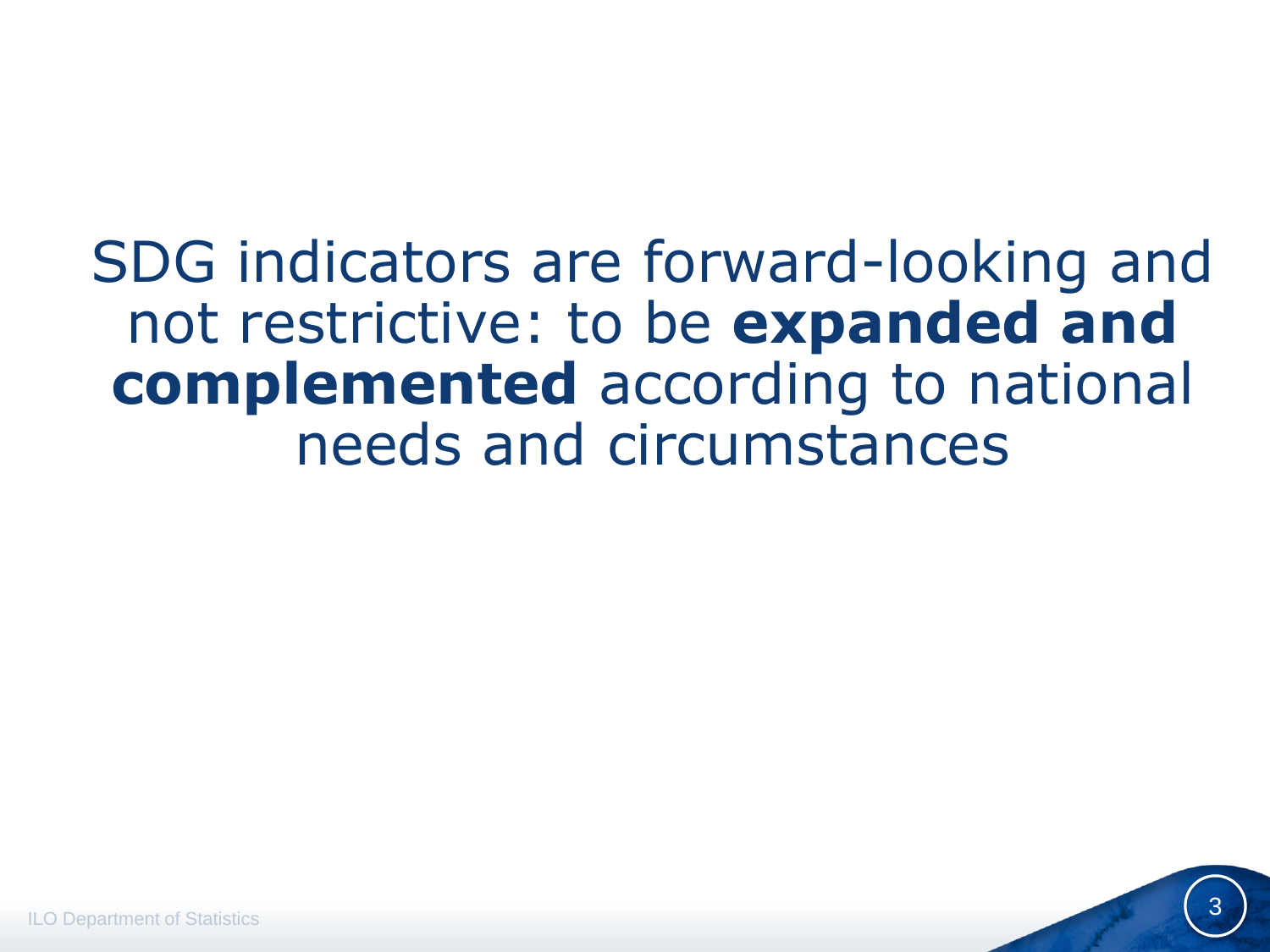Reporting on all SDG labour market indicators requires a developed, integrated national statistical system, including various data sources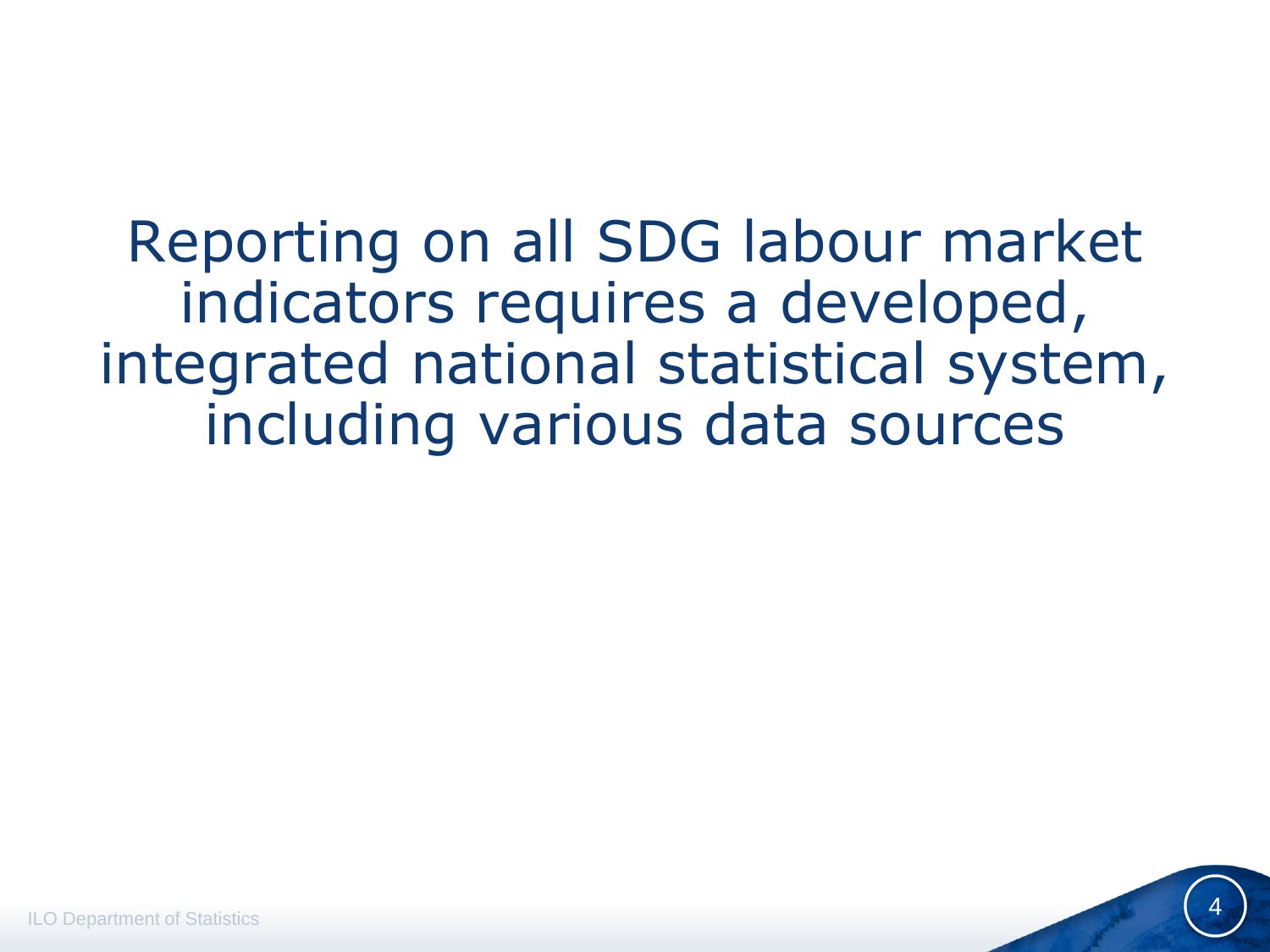|                           | <b>Strengths</b>                                                                                                                                                                                                                          | <b>Limitations</b>                                                                                                                                                                                                                                                                                                                                                                                              |
|---------------------------|-------------------------------------------------------------------------------------------------------------------------------------------------------------------------------------------------------------------------------------------|-----------------------------------------------------------------------------------------------------------------------------------------------------------------------------------------------------------------------------------------------------------------------------------------------------------------------------------------------------------------------------------------------------------------|
| Population<br>censuses    | Comprehensive enumeration, coverage of the<br>whole population<br>Allows for the production of reliable<br>$\overline{a}$<br>information on small groups                                                                                  | Very costly<br>Short questionnaires prevent from getting<br>detailed information on specific topics                                                                                                                                                                                                                                                                                                             |
| Household<br>surveys      | Comprehensive coverage of population<br>$\overline{\phantom{a}}$<br>Detailed questioning permits precise<br>$\overline{\phantom{a}}$<br>measurement of statistical concepts for short<br>reference periods                                | Sampling prevents reliable estimates for small<br>groups<br>Lower quality of data on "sensitive", income-, and<br>$\overline{\phantom{a}}$<br>employer-related topics<br>Cannot provide estimates of vacancies, training<br>needs, etc.                                                                                                                                                                         |
| Establishment<br>surveys  | Comprehensive coverage of larger<br>businesses<br>Payroll records provide consistent and reliable<br>data for income and employment by industry<br>Only source for data on vacancies, training<br>$\overline{\phantom{a}}$<br>needs, etc. | Typically poor coverage of very small and<br>unregistered businesses<br>Requires constant updating of registers (births<br>$\overline{\phantom{a}}$<br>and deaths)<br>Difficult identification of small or informal units<br>$\blacksquare$<br>High non-response rates<br>Sampling prevents reliable estimates for small<br>groups<br>Data items are limited by the information in<br>establishment's registers |
| Administrative<br>records | Total count allows maximum detail<br>Inexpensive to compile statistics<br>$\overline{\phantom{a}}$                                                                                                                                        | Often poor coverage<br>Often not up to date<br>Data quality may be questionable                                                                                                                                                                                                                                                                                                                                 |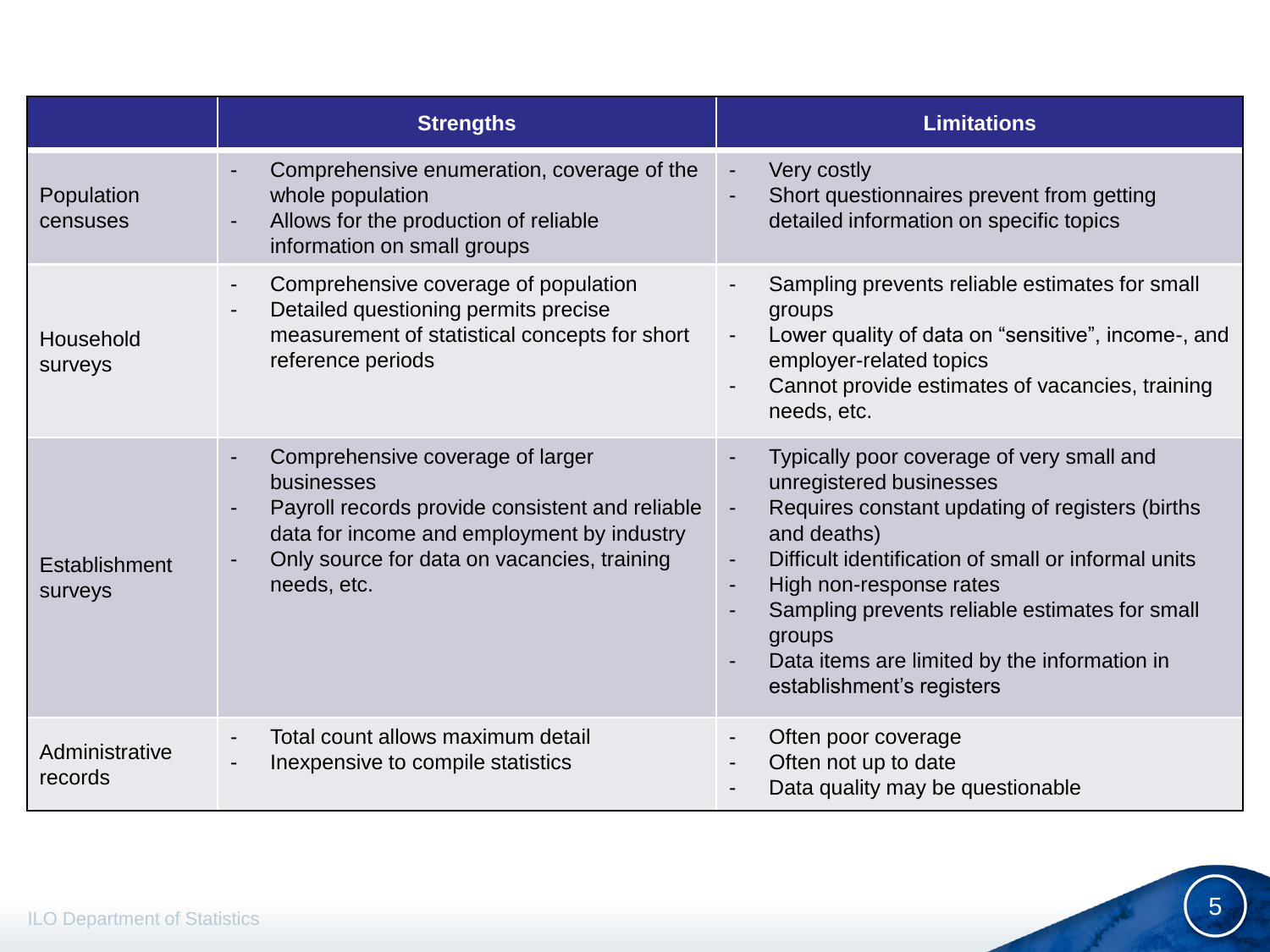SDG global indicator framework recognizes the need for disaggregated data

«Leave no one behind» -> requires data specifically for each vulnerable group

Overarching principle of data disaggregation of the SDG Global Indicator Framework:

SDG indicators should be disaggregated, where relevant, by income, sex, age, race, ethnicity, migratory status, disability and geographic location, or other characteristics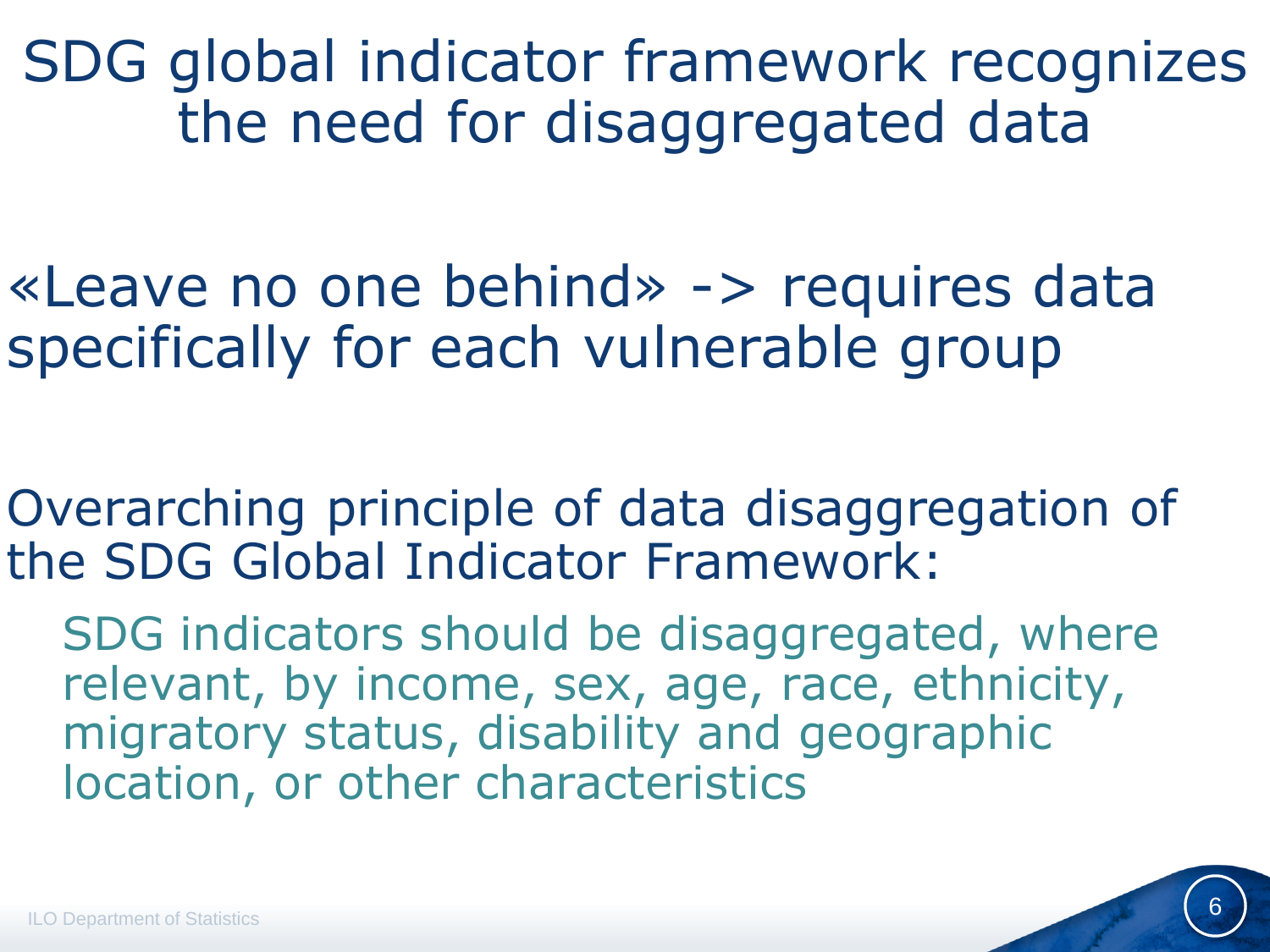Disaggregation of labour statistics is crucial to:

- **Example 1 identify specific issues in the labour** market
- **Inform formulation of targeted** policies
- **monitor progress made towards** goals (reduction of inequalities, eradication of discrimination, etc.)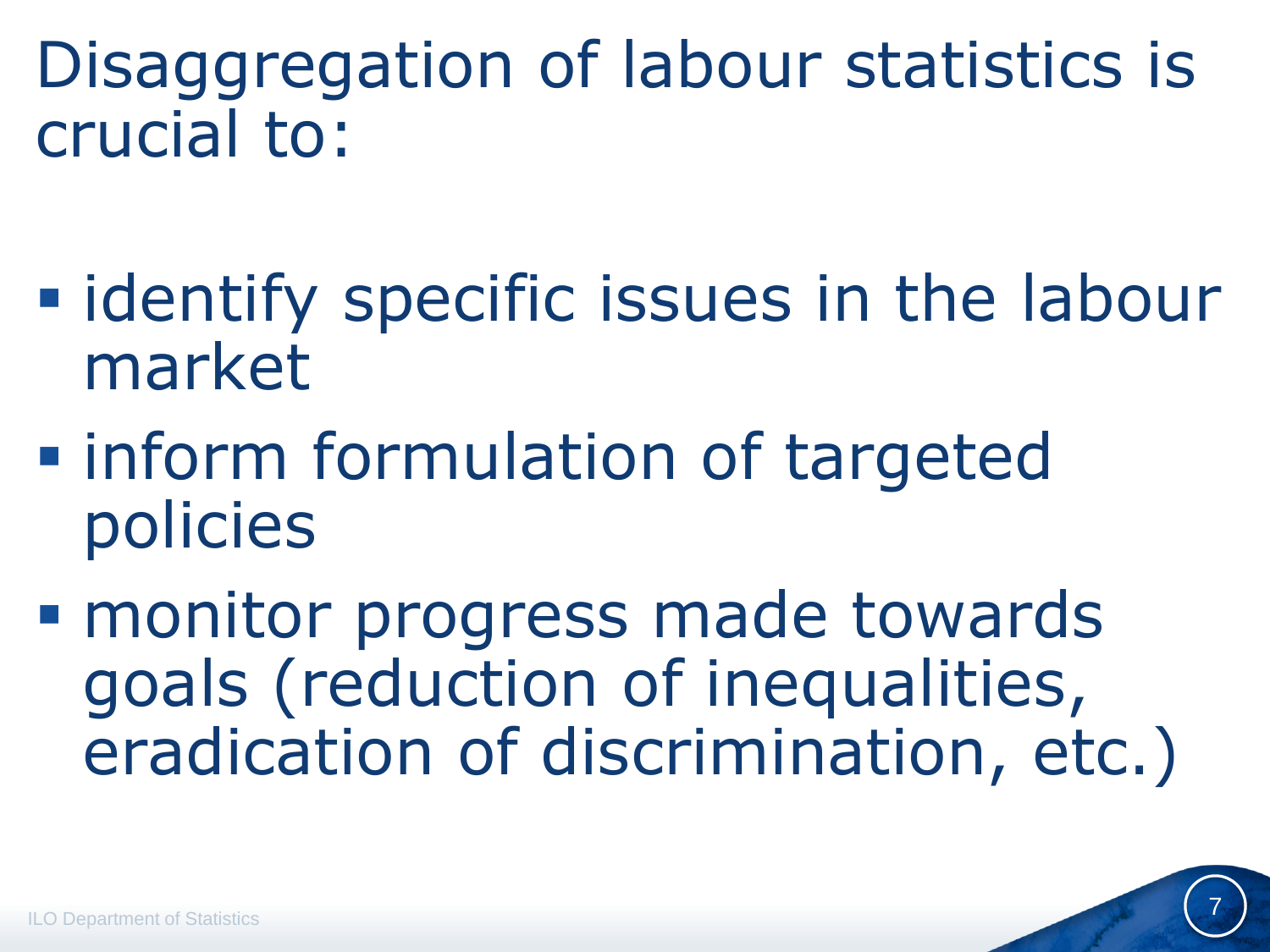But for disaggregated data to be reliable and comparable:

- internationally-agreed classifications, or national classifications easily adaptable to international ones
- standard, internationally-agreed definitions of each category
- Most of the labour-related SDG indicators to be derived from LFS or similar types of household surveys:
- reliability issues for reduced groups of population
- trade-off between reliability of data obtained/level of detail of categories used
- data quality relies on self-declaration by respondents or proxy respondents  $\rightarrow$  problematic for sensitive topics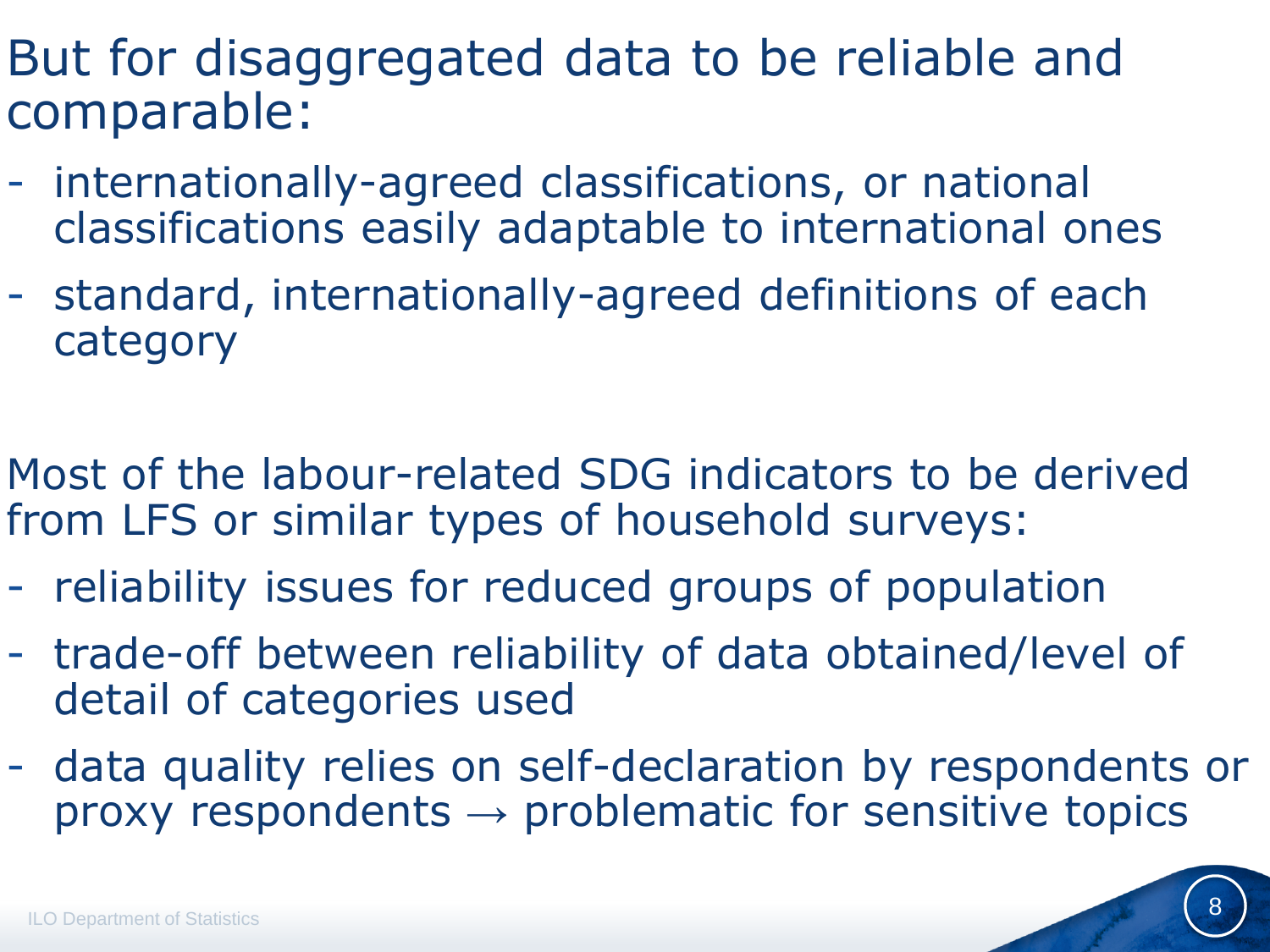**Cross-cutting** nature of SDG labour market indicators (links and interdependencies) and the SDGs in general: need to analyse them as a coherent set, and within a wider context